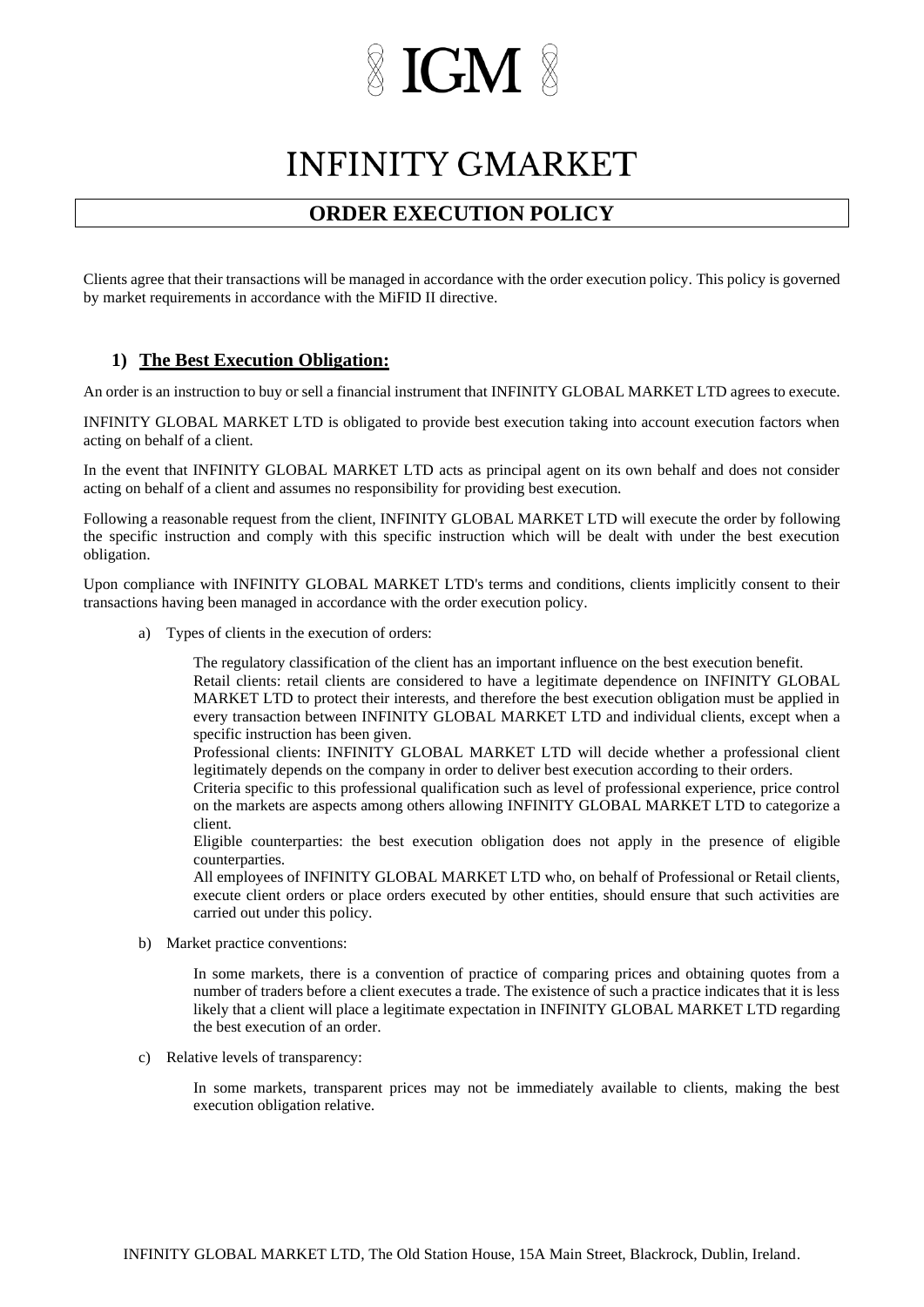## **INFINITY GMARKET**

#### **2) Best Execution Factors and Criteria:**

When executing a client's orders, INFINITY GLOBAL MARKET LTD complies with best execution requirements and will take all necessary steps to achieve the best result, in accordance with this policy. When determining the execution strategy for a client's order, INFINITY GLOBAL MARKET LTD non-exhaustively takes several criteria into account:

- The price
- The need for timely execution
- Market liquidity
- The size of the order
- The probability of execution
- Regulations and transaction costs
- Nature of the transaction, specifying whether it is executed on a regulated market, a multilateral trading system or over-the-counter; and,
- Any other consideration related to the execution of the order.

The costs of a transaction include all expenses incurred by a client and directly related to the execution of orders, including specific costs depending on the place of execution, clearing and settlement costs and any other costs paid to a third party involved in the execution of the order. INFINITY GLOBAL MARKET LTD will also take into account its own commission and the costs of executing the order at each eligible execution venue.

In the absence of specific instructions from the client, INFINITY GLOBAL MARKET LTD will exercise its skills and experience having regard to available market information when determining the factors to be taken into account in order to provide the client with best execution.

Due to the different financial instruments and the various types of orders considered by clients, INFINITY GLOBAL MARKET LTD by various factors will apply its execution strategy to each new order received.

Note that in situations of extreme volume and high volatility, the constraints of the forex system may require shutdown of automated trading systems and / or an interruption of electronic routing in favor of manual execution. Such events lead to execution delays and increased market volatility.

### **3) The Performance Criteria:**

- Client characteristics;
- Characteristics of the customer's order;
- Characteristics of the financial instrument concerned;
- Characteristics of the execution venues to which the order can be directed.

Usually, price is one of the most important concerns in order to achieve the best possible result for customers. In addition, the financial instrument to which the order is linked largely controls the determination and ranking of the materiality of the performance criteria.

This being the case, INFINITY GLOBAL MARKET LTD may decide to give priority to a criterion other than the price at its discretion.

For retail clients, the best possible result will be determined in terms of the total consideration, represented by the price of the financial instrument and the execution costs incurred by the client.

#### Algorithms:

When an algorithm is used in the execution of a customer's order, the choice of that algorithm is not considered to be a form of specific instruction. The only exception arises when the customer is looking for customization of INFINITY GLOBAL MARKET LTD algorithms to meet their needs in case a specific instruction related to this customization has been passed.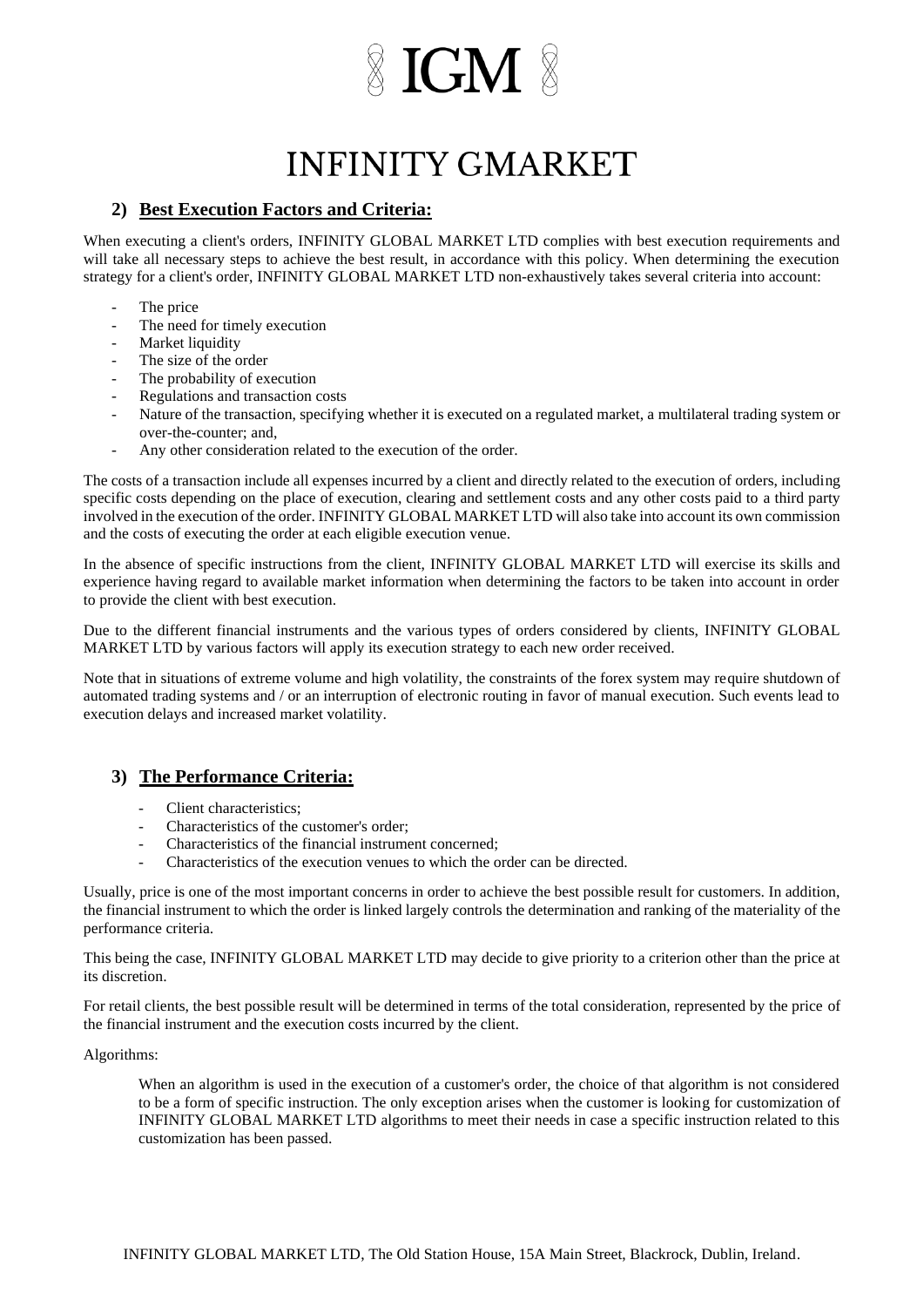## **INFINITY GMARKET**

#### **4) Execution Venues and Liquidity Providers:**

For any specific instruction from a client, INFINITY GLOBAL MARKET LTD may use one or more execution venues, through the Order Management System, to attempt to obtain the best possible result on a regular basis when executing an order on behalf of client.

- a) Regulated or unregulated markets;
- b) Multilateral trading systems;
- c) Organized trading systems;
- d) Internal sources of liquidity.

INFINITY GLOBAL MARKET LTD is authorized, in its sole discretion and without giving notice to the client, to choose the place of execution of the order.

With regard to specific instructions, in order to choose the place of execution of an order, INFINITY GLOBAL MARKET LTD will choose the place of execution that it considers to be the most appropriate;

The following rules apply to business customers and individuals.

### **5) The Fundamentals of Performance and Places of Performance:**

Contracts for Difference (CFDs):

A contract for difference ("CFD") is a derivative instrument that allows clients to speculate on price movements of stock indices, commodities and currencies ("Forex" or "FX"), without purchasing the instrument. underlying. The generality set out in this policy takes precedence over the principle of good execution.

The underlying instruments of currency, gold and silver CFDs are traded over-the-counter ("OTC") and are not financial instruments traded on regulated markets or a stock exchange.

To create the prices of these CFDs, INFINITY GLOBAL MARKET LTD aggregates the price streams of the liquidity providers and makes available to the clients the highest bid and the lowest bid provided by the liquidity providers with margins.

CFDs on Indices and Spreads Bets:

Index CFDs are representative of the spot price of an underlying asset

US dollar index:

For the US dollar index, the price is directly derived from the prices of several currency pairs. Once the FX prices are known, a calculation is made to obtain the price of the US dollar (USD).

Crypto-currencies:

The BTC / USD CFD is representative of the spot price of the underlying asset.

INFINITY GLOBAL MARKET LTD does not directly determine the price of BTC / USD and receives prices from a thirdparty price provider and offers that price to its customers.

#### **6) Trading Hours:**

Some markets are open outside of the normal working hours of the underlying market as the trading hours may be based on the liquidity of the reference instrument and not on the underlying market. In some cases, instruments of INFINITY GLOBAL MARKET LTD may be closed while the underlying market is open.

Open and close markets as close as possible to the displayed trading hours.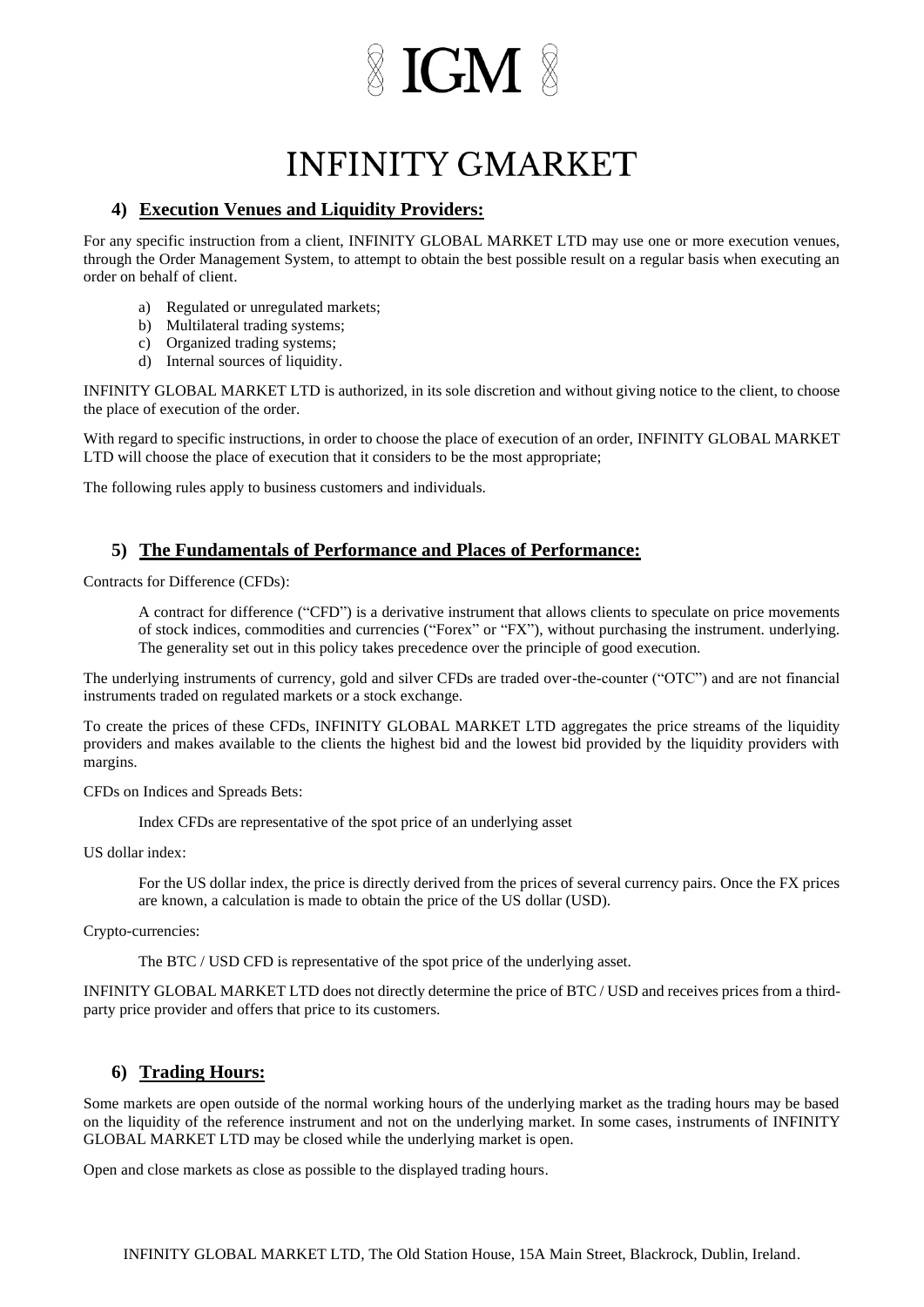## **INFINITY GMARKET**

Special case, when a lack of liquidity, the opening / closing of the CFD markets leads to potential interference with the execution of orders.

For the sake of preserving the client's investment, due to quoted prices or executions not being representative of the real market price, INFINITY GLOBAL MARKET LTD modify the opening and closing time of the market.

### **7) Order Execution Risks:**

The risks of order execution are linked to certain market factors, such as volatility, an excessively rapid evolution, which leads to the execution of a transaction on a price that is no longer the best on the market. (Example of slippage).

In addition, following new announcements, economic events or between the closing and reopening of a market, the market may experience significant movements which will have a significant impact on the execution of a pending order. Clients should remain aware of the risks associated with volatile markets. (Gapping / volatility).

Indeed, the risk of gap, in particular, can lead INFINITY GLOBAL MARKET LTD to use a strategy because of the visible loss incurred to meet the best possible execution in the presence of such a risk. In other words, and in this context, INFINITY GLOBAL MARKET LTD is not held responsible for the execution of an order that does not meet the specificities placed by the client.

The risks of executing orders also relate to the technical dimension, such as in the event of a computer failure, site maintenance or internet connection problems.

In this context, INFINITY GLOBAL MARKET LTD cannot be held responsible for delays in execution thus beyond its control.

### **8) Order Management:**

INFINITY GLOBAL MARKET LTD advocates efficient and rapid order management. The customer is able to check the various factors present on the market and particularly the price via the platform offered by INFINITY GLOBAL MARKET LTD.

Orders managed by INFINITY GLOBAL MARKET LTD:

a) Market order:

Consists of an instruction to buy or sell at the next available market price. Depending on the liquidity of the market, a price differential may be observed between the initial price and the final execution price.

b) Limit order:

Consists of an instruction to place an order at a more favorable level than the current price. There are two types of limit orders: entry positions (allows a position to be opened) and exit orders (which allows a position to be exited) Limit orders allow you to specify the minimum price at which you will sell. If you want to open a buy or sell position at a price less favorable than the current market price, you will use a stop order.

c) Stop order:

A stop order is an order to buy or sell at a specified price and can be used to open or close a position. Note that the stop order can be triggered by market movements through the price or by a price gap greater than the price specified by the client. In the event that market conditions trigger a client stop order for an execution, it will become a market order at the time of execution. This means that the client's final execution price may be more or less advantageous depending on market conditions. Stop orders guarantee execution, not price.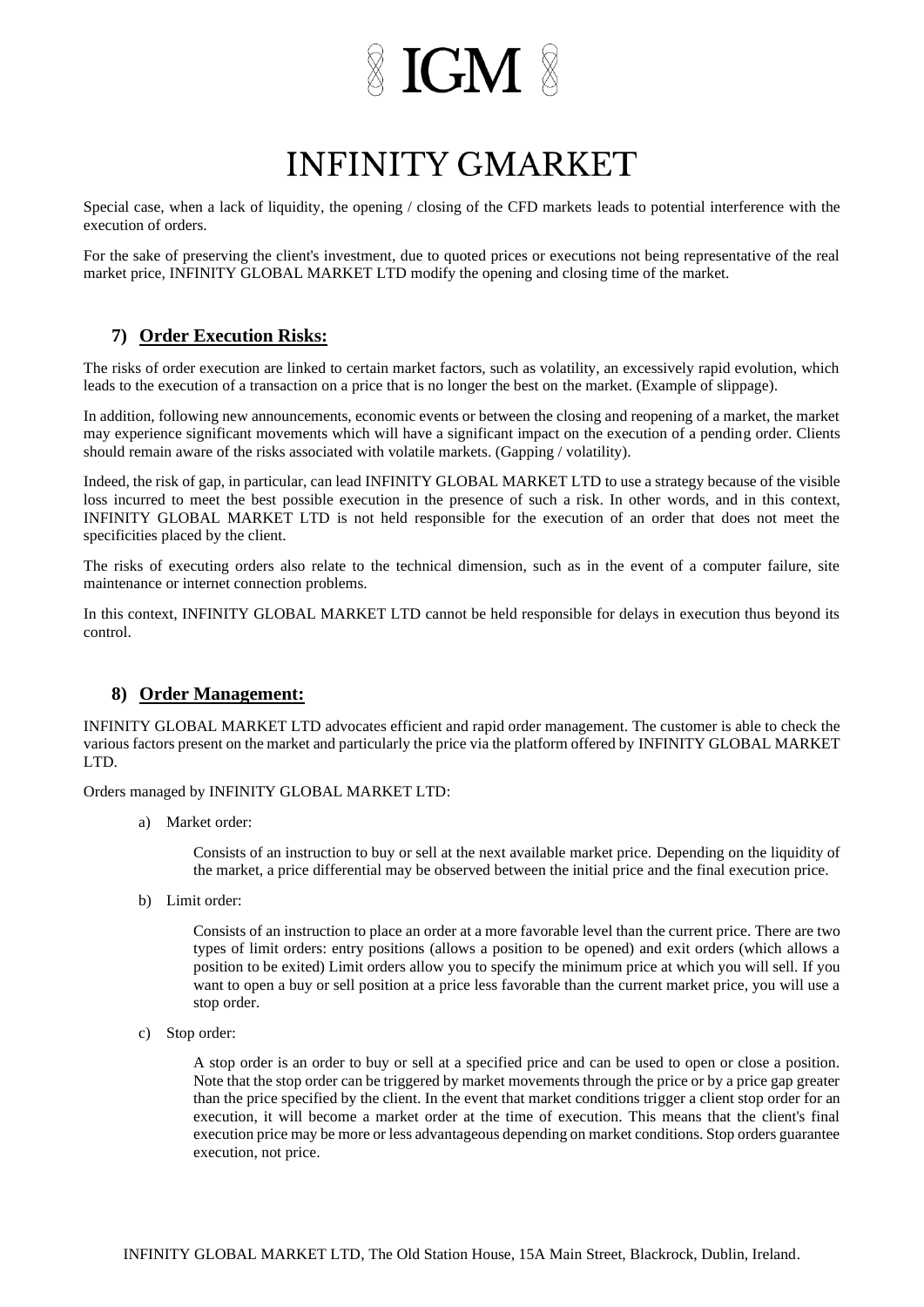## **INFINITY GMARKET**

#### d) Margin call:

A Margin Call is a system-generated order that is triggered when the customer's usable margin drops below zero. This order can be partially executed many times until the full order amount is executed or the client cancels any remaining amount. There is no specified price associated with this order and therefore the order will be executed at the best available market price. Generally, the margin call is the consequence of a decrease in the value of the portfolio, although it may also be the consequence of the increase in the amount of maintenance margin required by INFINITY GLOBAL MARKET LTD. Indeed, the minimum margin thresholds required by INFINITY GLOBAL MARKET LTD are subject to change depending on the volatility of the financial markets. As a reminder, the use of the margin therefore allows to benefit from a marginal leverage effect. Thus, as the value of an investment or speculative transaction declines, INFINITY GLOBAL MARKET LTD will require, through a margin call, that the client inject additional funds in order to cover the margin required to maintain his positions. If the margin call is not met by the client, the company will close some or all of the positions. The risk of the margin call is thus raised and brought to the attention of the client by this policy relating to the execution of Orders.

Example:

The margin call is not respected when the sum of the cumulative unrealized losses (open and non-closed positions) reaches the total sum of your capital.

#### **9) Specific Instructions:**

Certain clients of the INFINITY GLOBAL MARKET LTD Company have the option of placing specific orders.

INFINITY GLOBAL MARKET LTD will be required to execute its orders in accordance with the specific instructions given.

By following these instructions, the company will be required to fulfill its obligations of best execution of orders for the party to which this specific instruction refers.

If a client wishes his order to be executed in a particular way, he must clearly state the method of execution he wishes when placing his order with INFINITY GLOBAL MARKET LTD. To the extent that specific customer instructions are unclear, INFINITY GLOBAL MARKET LTD will identify all unspecified items in accordance with this policy.

If a client uses a Direct Market Access System ("DMA") or Sponsored Access ("SA") by INFINITY GLOBAL MARKET LTD (whereby the client selects transaction parameters including price, client / location, timing, size, etc.), then such clients will be considered to have provided specific instructions to INFINITY GLOBAL MARKET LTD in relation to the execution of their order. In such cases, while acting on behalf of their client in providing the DMA / SA service, INFINITY GLOBAL MARKET LTD will be required to have fulfilled its best execution obligations and the client will be required to have given specific instruction regarding all of the order by means of the DMA / SA system.

#### **10) Control and Verification:**

The control of the effectiveness of the provisions of the execution of the order and of this policy will be carried out once a year. A regular assessment of the execution venues for orders executed on behalf of its clients will be carried out to verify whether the best execution condition is met.

Using a risk-based approach, INFINITY GLOBAL MARKET LTD will conduct in-depth risk reviews and assessments, at least once a year or when a significant change occurs, both in the provisions regarding the orders of execution and regarding this policy. She will notify customers and potential customers of any policy changes through the company's website and make herself available to current and potential customers.

INFINITY GLOBAL MARKET LTD will be able to verify the fairness of the price offered to the customer by aggregating the market data used to estimate the price of such a product and, if possible, comparing it to similar products. The company will also be able to demonstrate, upon request, that the customer's order has been executed in accordance with this policy.